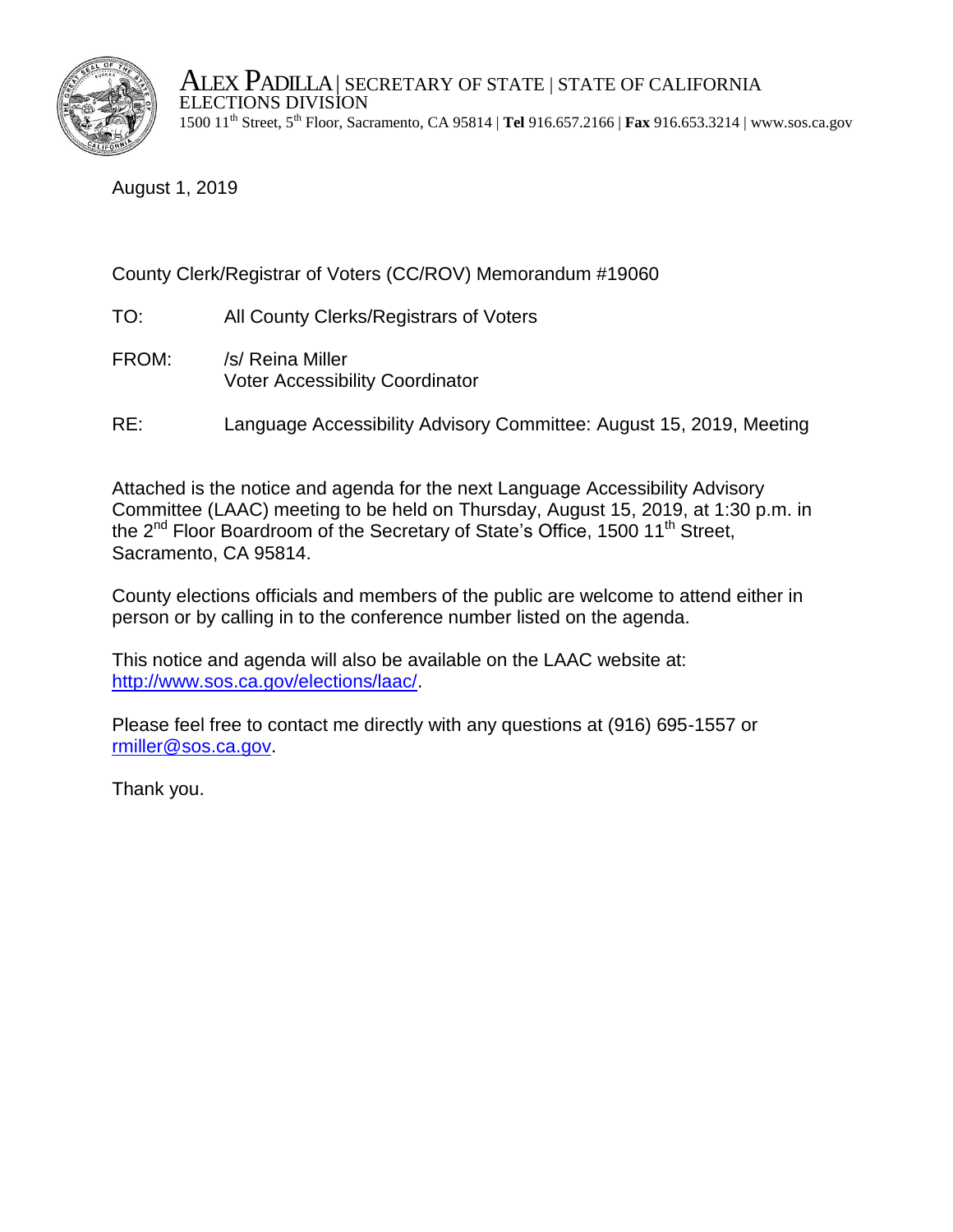

ALEX PADILLA | SECRETARY OF STATE | STATE OF CALIFORNIA ELECTIONS DIVISION 1500 11th Street, 5th Floor, Sacramento, CA 95814 | **Tel** 916.657.2166 | **Fax** 916.653.3214 | www.sos.ca.gov

## August 1, 2019

## **Public Meeting Notice and Agenda**

Language Accessibility Advisory Committee (LAAC)

<http://www.sos.ca.gov/elections/laac/>

| Date and time:          | Thursday, August 15, 2019, at 1:30 p.m.                                                                                               |
|-------------------------|---------------------------------------------------------------------------------------------------------------------------------------|
| Conference call number: | +1-855-797-9485                                                                                                                       |
| Conference call access: | 662 846 350                                                                                                                           |
| Screenshare/webstream:  | https://goo.gl/webex                                                                                                                  |
| Location:               | <b>Secretary of State</b><br>2 <sup>nd</sup> Floor Boardroom<br>1500 11th Street<br>Sacramento, CA 95814                              |
| Teleconference sites:   | Los Angeles County Clerk/Recorder<br>12400 Imperial Highway, Suite 7001<br>Norwalk, CA 90605                                          |
|                         | <b>Monterey County Government Center</b><br>Conference Room S1-1000<br>1441 Schilling Place - North Bldg.<br><b>Salinas, CA 93901</b> |
|                         | <b>CAUSE</b><br>1605 W. Olympic Boulevard, #1027<br>Los Angeles, CA 90015                                                             |
|                         | <b>Bay Area Metro Center</b><br><b>Ground Floor Claremont Room</b><br>375 Beale Street<br>San Francisco, CA 94105                     |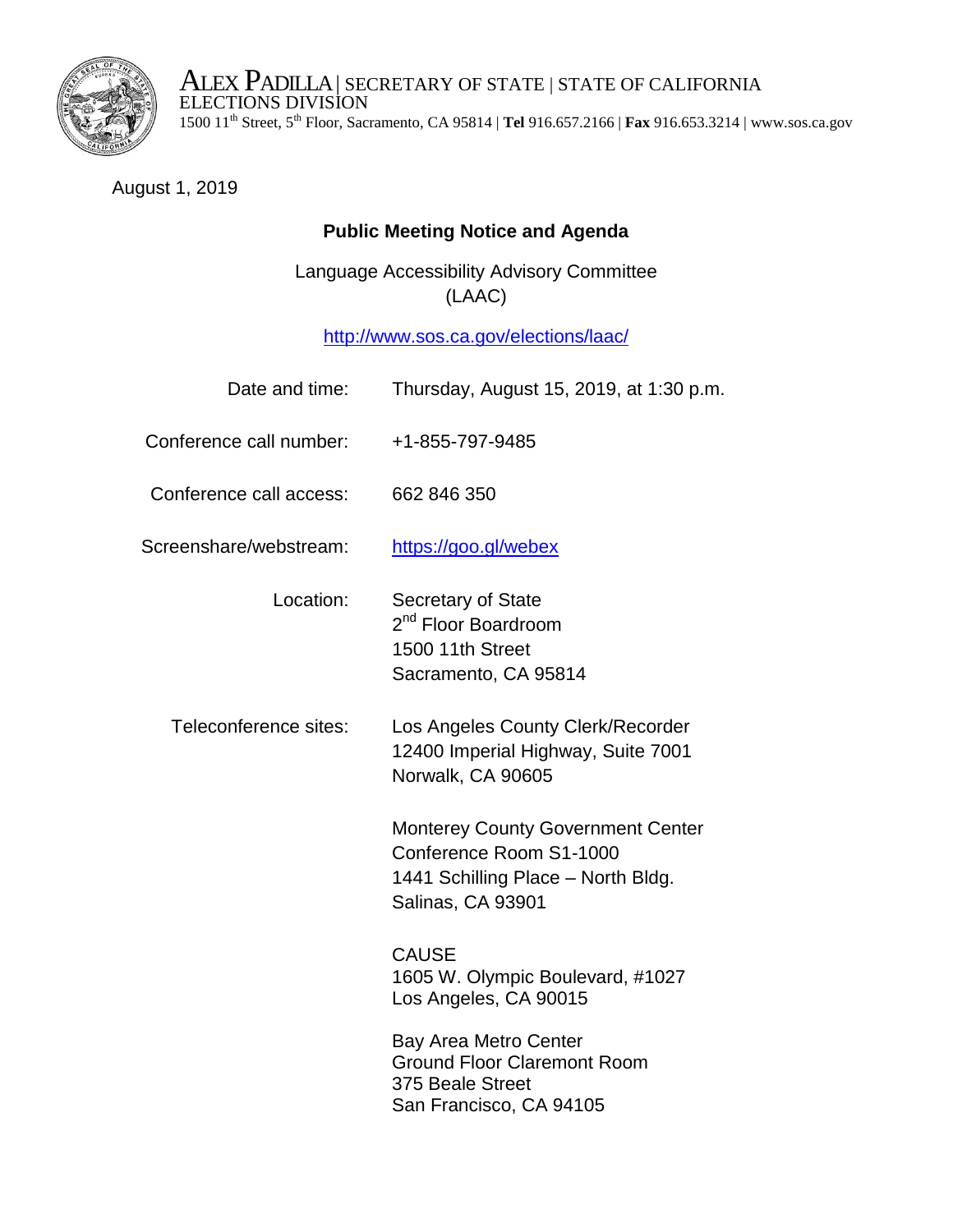## **Agenda**

Language Accessibility Advisory Committee (LAAC)

Thursday, August 15, 2019, 1:30 p.m.

- 1. Welcome, Call to Order, Roll Call, and Declaration of Quorum
- 2. LAAC Members Community Outreach Updates
- 3. SOS Updates
	- Legislative Update
	- Voter's Choice Act Update

Letters of Appointment

ASL Videos

- 4. Electing a New Co-Chair *Voting Item (if quorum met)*
- 5. Future Meeting Dates *Voting Item - (if quorum met)*
- 6. List of LAAC's Goals for This Year
- 7. Member Profiles
- 8. Public Comments and Future Agenda Items

Public comment period and opportunity to suggest future agenda items

9. Adjournment